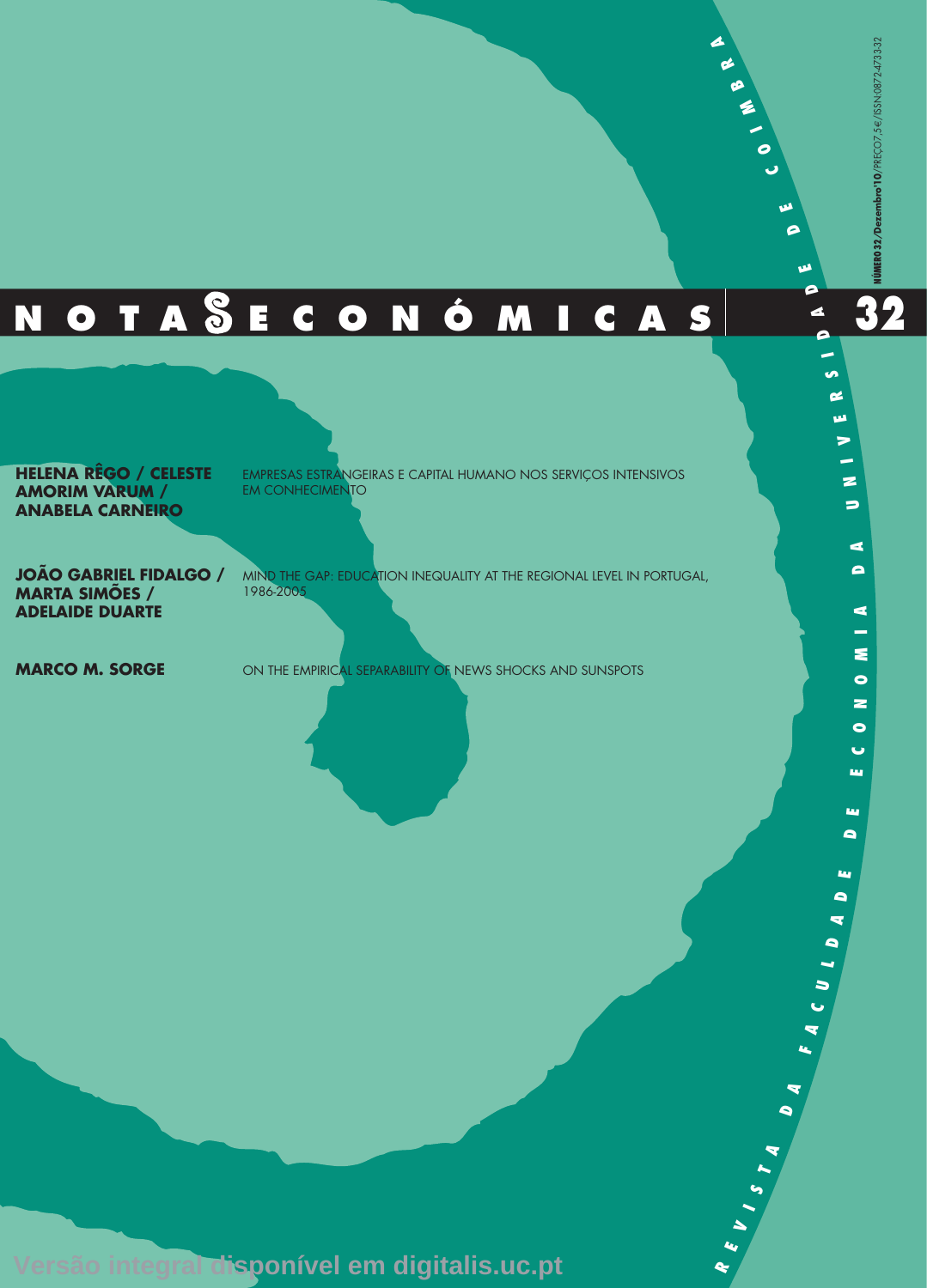22 23

# **Mind the Gap: Education Inequality at the Regional Level in Portugal, 1986-2005\***

João Gabriel Fidalgo / Marta Simões / Adelaide Duarte FEUC / FEUC, GEMF / FEUC, GEMF

#### **resumo résumé / abstract**

**Portugal é um dos países mais desiguais em termos de rendimento entre os países desenvolvidos. De 1980 a 2005, a desigualdade de rendimento manteve valores elevados, resultado sobretudo do aumento da desigualdade dos rendimentos do trabalho. Dada a estreita ligação entre educação e rendimentos do trabalho, é fundamental analisar a distribuição de educação. O objectivo principal deste trabalho é avaliar empiricamente a desigualdade de educação em Portugal a um nível regional entre 1986 e 2005. Os resultados apontam para um aumento do nível médio de educação da força de trabalho em simultâneo com uma diminuição da desigualdade de educação, ao nível nacional. Contudo, várias regiões, as inicialmente mais pobres em educação, apresentam um aumento da desigualdade. Comprovamos também empiricamente a existência de uma curva de Kuznets de educação.**

Portugal figure parmi les pays développés comme un des pays des plus inégaux en termes de revenu. Durant 1980-2005, l'inégalité du revenu maintient des valeurs élevées alimentée surtout pas une croissance de l'inégalité des gains. Du fait de l'existence d'une relation étroite entre l'éducation et les gains, l'étude de la distribution de l'éducation est importante. D'abord nous mesurons l'inégalité de l'éducation au niveau régional, au Portugal, entre 1986 et 2005. Nos résultats confirment une augmentation du niveau moyen de l'éducation de la force de travail accompagnée par une diminution de l'inégalité pour l'ensemble du pays. Nonobstant, certaines régions exhibent une augmentation de l'inégalité. Finalement, nous obtenons des résultats empiriques qui supportent l'hypothèse de la courbe de Kuznets pour l'éducation.

Portugal stands as one of the most unequal countries in terms of income among the developed countries. Over the period 1980- 2005, income inequality kept high, fostered mainly by a monotonic increase in earnings inequality. Given the close link between education and earnings, it is of major importance to study the distribution of education. This paper examines the distribution of education at the regional level in Portugal between 1986 and 2005. Our results indicate that education inequality decreased for the whole country as the average education level of the workforce rose, over the sample years. This finding does not apply at the regional level however, with several districts initially poor in terms of education exhibiting an increase in education inequality. The evidence also supports the existence of a Kuznets curve of education: as the average level of education rises, education inequality first increases, and, after reaching a peak at 5.13 years of schooling, starts declining.

\* The authors would like to thank the editor of the journal for valuable comments and suggestions.

**JEL Classification:** D39, O15, O52.